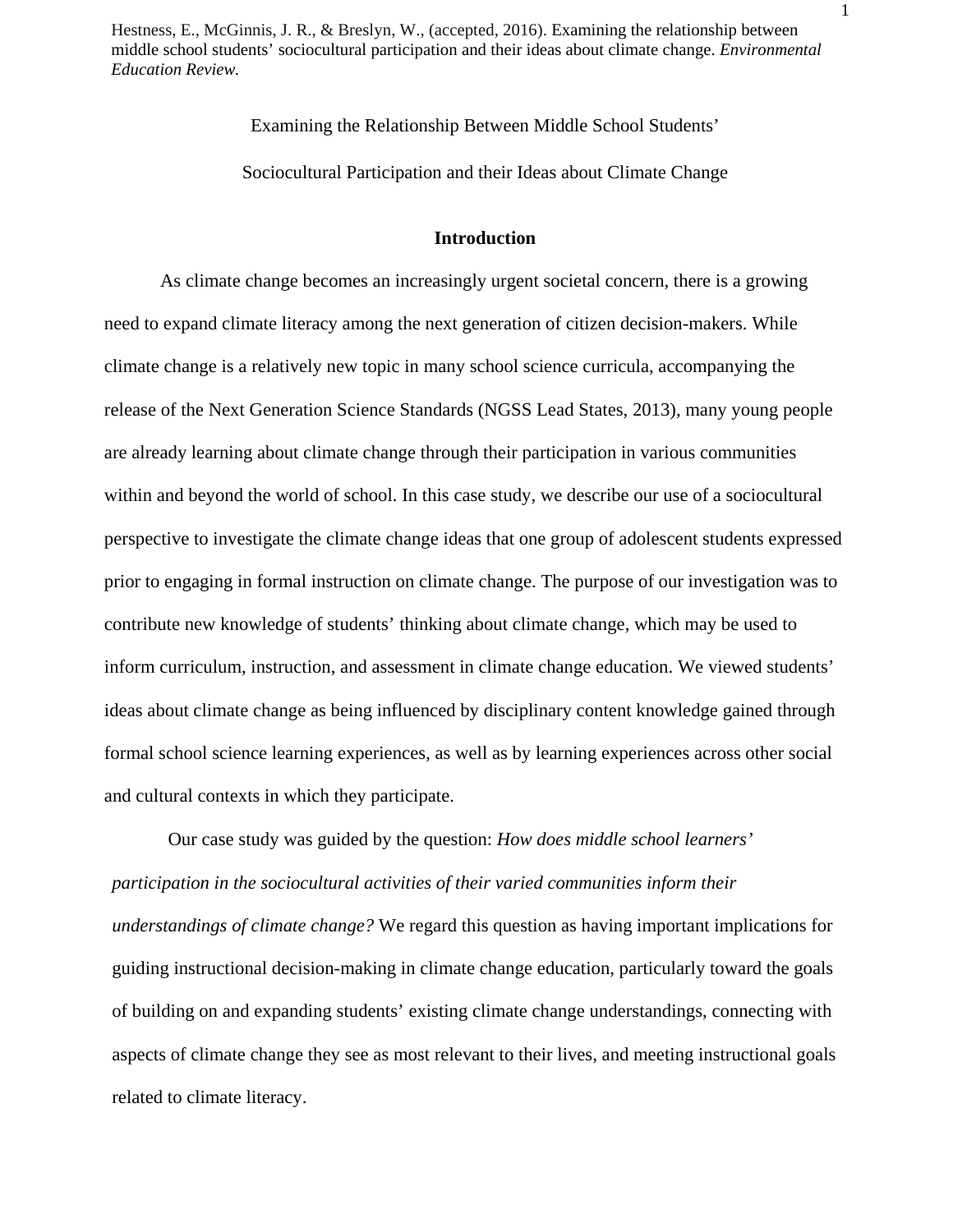### **Literature Review**

Students may become aware of climate change as a result of its presence in diverse sociocultural arenas, including political discourse (Albe & Gombert, 2012; Boon, 2010), media (Boyes et al., 2008; Hansen, 2010; Svilha & Linn, 2011); school-based curriculum and instruction (Bodzin & Fu, 2014; Boon, 2010; Kılınç et al., 2008; Varma & Linn, 2012); and out- of-school learning environments (Devine-Wright et al., 2004). As a result of such diverse information sources on climate change, students may come to the classroom with varying prior knowledge and prior mindsets (Feinstein, 2015) regarding climate change.

Researchers have examined diverse dimensions of students' conceptual understandings of climate change. A number of researchers have explored students' understandings of the greenhouse effect (e.g., Boyes & Stanisstreet, 1997; Rye & Rubba, 1998; Shepardson et al., 2009) and the carbon cycle (Jakobsson et al., 2009; Jin et al., 2013; Mohan et al., 2009). This body of research has highlighted key concepts that may present challenges for learners, including conflation between the greenhouse effect and the ozone hole, factors that exacerbate the greenhouse effect, and the role of greenhouse gases in increasing global temperatures.

Regarding students' understanding of human activity and climate change, researchers have suggested that students may be aware of a number of anthropogenic contributions to climate change, such as fossil fuel use and deforestation (e.g., Bodzin & Fu, 2014; Boyes et al., 2008). However, they may also identify irrelevant human activities as relevant to climate change (Boyes & Stanisstreet, 1993; Boyes et al., 1998). Students may describe how reducing or stopping certain activities could serve to mitigate climate change, but may also cite any environmentally-friendly action as helpful for mitigating climate change, without explaining the cause-effect relationship at hand. Similarly, students may be able to appropriately identify climate change consequences such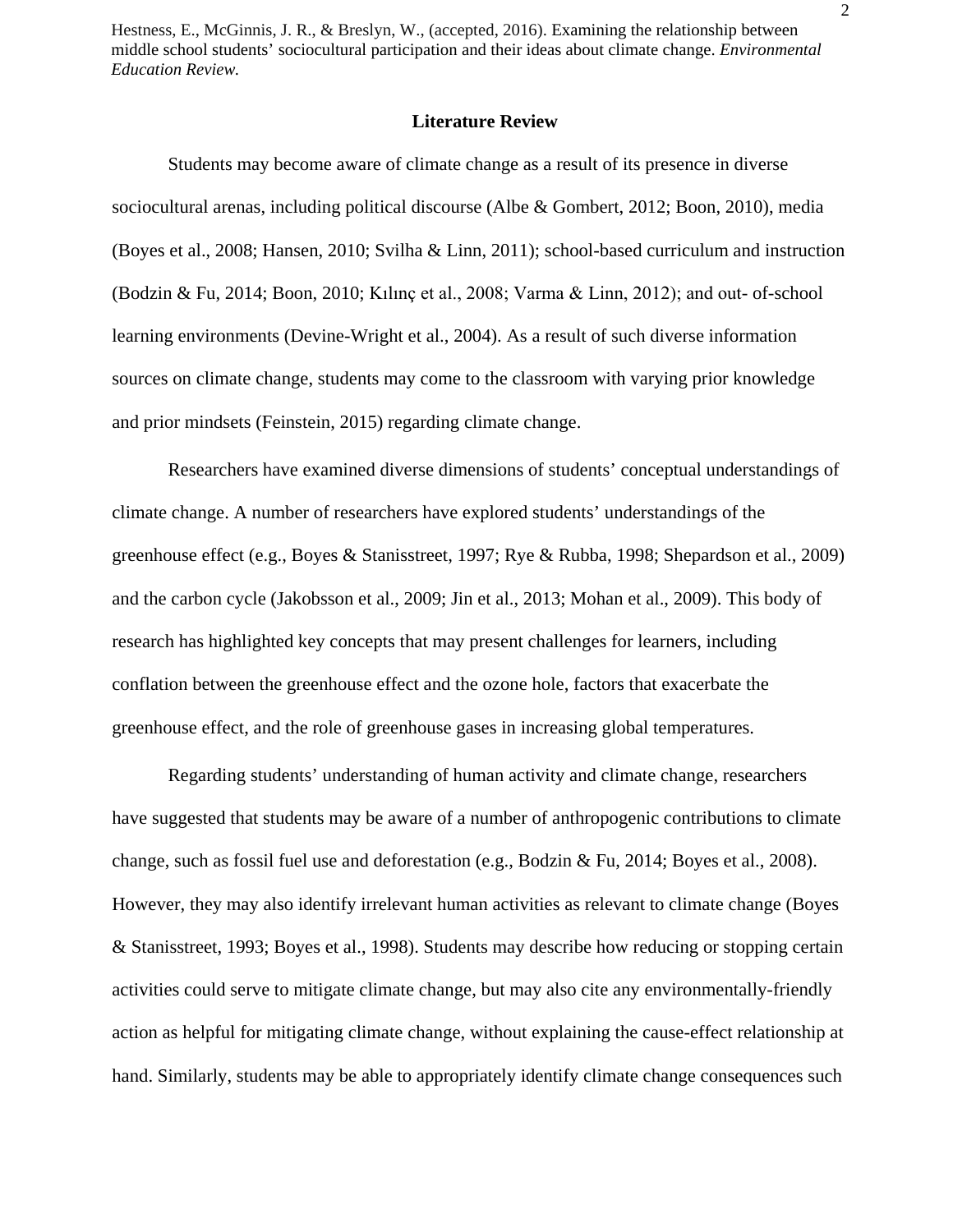as ice melt, sea level rise, and threats to plants and animals. However, they may have difficulty explaining why these consequences may occur (Shepardson et al., 2009) and on what scale (Gowda, Fox, & Magelky, 1997).

Finally, some researchers have examined students' levels of concern about climate change. Leiserowitz et al. (2011) reported that a majority of U.S. teen participants in their surveybased study were either *not very worried* or *not at all worried* about climate change. However, studies in other international contexts have reported that adolescents and teens do generally express concern about climate change (e.g., Boyes & Stanisstreet, 2001; Chhokar et al. 2011). Byrne et al. (2014) observed that students tended to base their concerns, as well as their ideas about climate change mitigation strategies, on potential impacts for people's everyday lives, including their own.

Taken together, research on students' ideas about climate change suggests that they may come to new learning experiences with varied prior understandings and perspectives. We argue that these ideas may have potential implications for developing and meeting instructional goals in the climate change education arena.

#### **Theoretical Perspective**

Our thinking was informed by Rogoff's (2003) sociocultural perspective, which posits that: "Humans develop through their changing participation in the sociocultural activities of their communities, which also change" (p. 398). Considering climate change learning from such a perspective departs from a focus on individual students' mental schemes or models of climate change. Instead, it reorients its attention toward an examination of how students' social interactions within varied communities may shape how they engage with and come to understand climate change. Robbins (2007) argued that research adopting such a perspective could offer a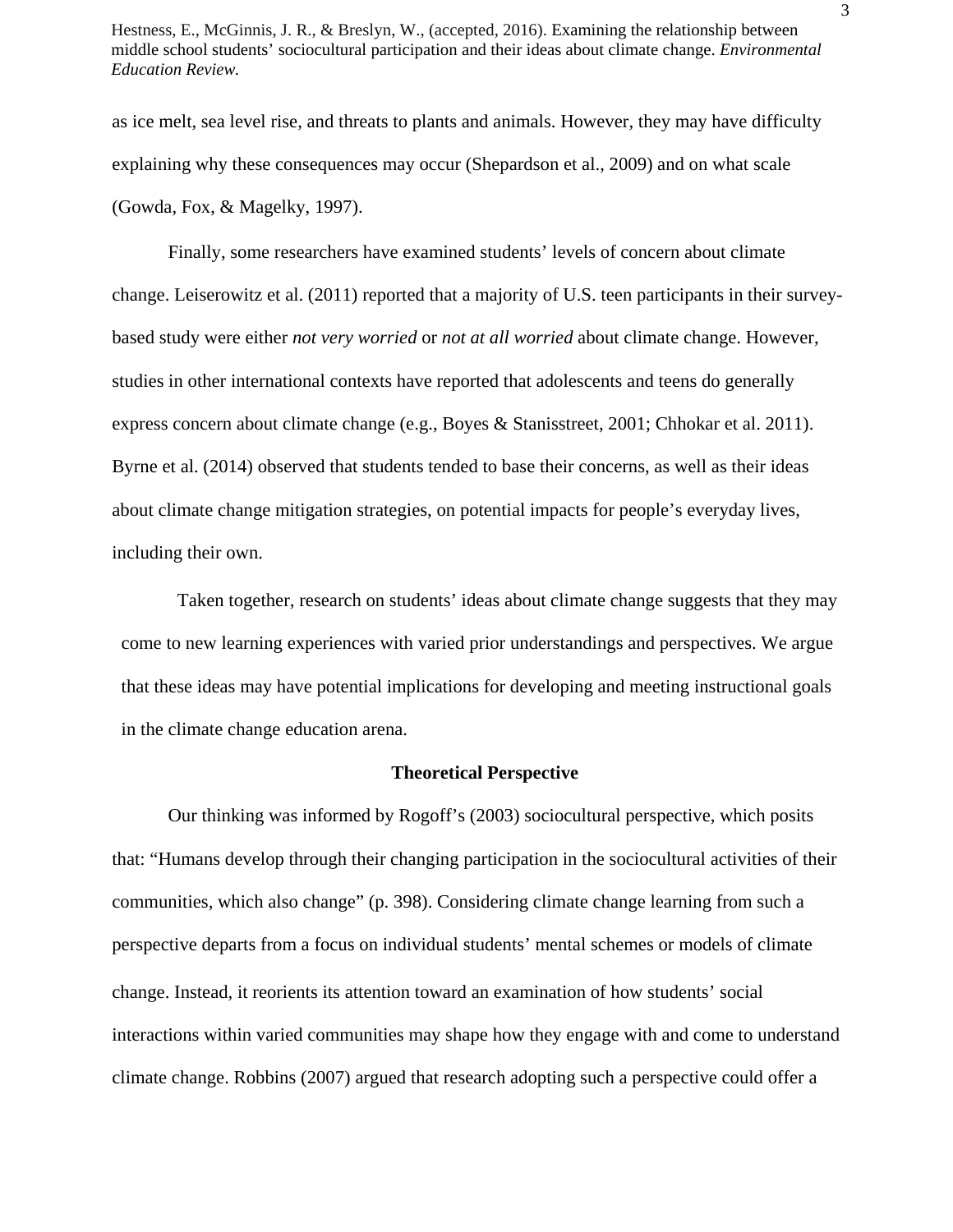promising means of acknowledging the "complex, dynamic, often collaborative and contextualized" (p. 47) nature of science learning.

We argue that a sociocultural perspective – with its attention to learners' contexts - is particularly valuable for gaining insight into student learning related to climate change, a phenomenon experienced variably across places (U.S. Global Change Research Program, 2009) and interpreted variably across communities (Howe, Mildenberger, Marlon, & Leiserowitz, 2015). Further, we view Rogoff's (2003) emphasis on the changing nature of the sociocultural activities of communities as especially relevant to climate change and climate change education. The scientific community, presumably the foundational source of the scientific information presented to students in their classrooms, continues to evolve in its climate change understanding and research practices. The local communities in which students live and learn are experiencing and continuing to determine how they will respond to climate change impacts. And the school communities in which students are embedded are evolving in their instructional practices around climate change as they adopt new curricula, particularly in response to the NGSS. In the midst of the changing practices of these communities and others, students asked to make sense of a complex and dynamic scientific topic. Rogoff's sociocultural perspective on learning would suggest that it is students' participation in the sociocultural activities of their communities that fosters this process and informs their climate literacy development.

# **Methodology, Study Context, and Participants**

We conducted a qualitative case study (Stake, 1995) with within the context of a suburban charter school in a Mid-Atlantic U.S. state, which employed a blended learning instructional approach. The school was located near a large university, within a county whose residents generally accepted that climate change was occurring (72% agreement), but were divided on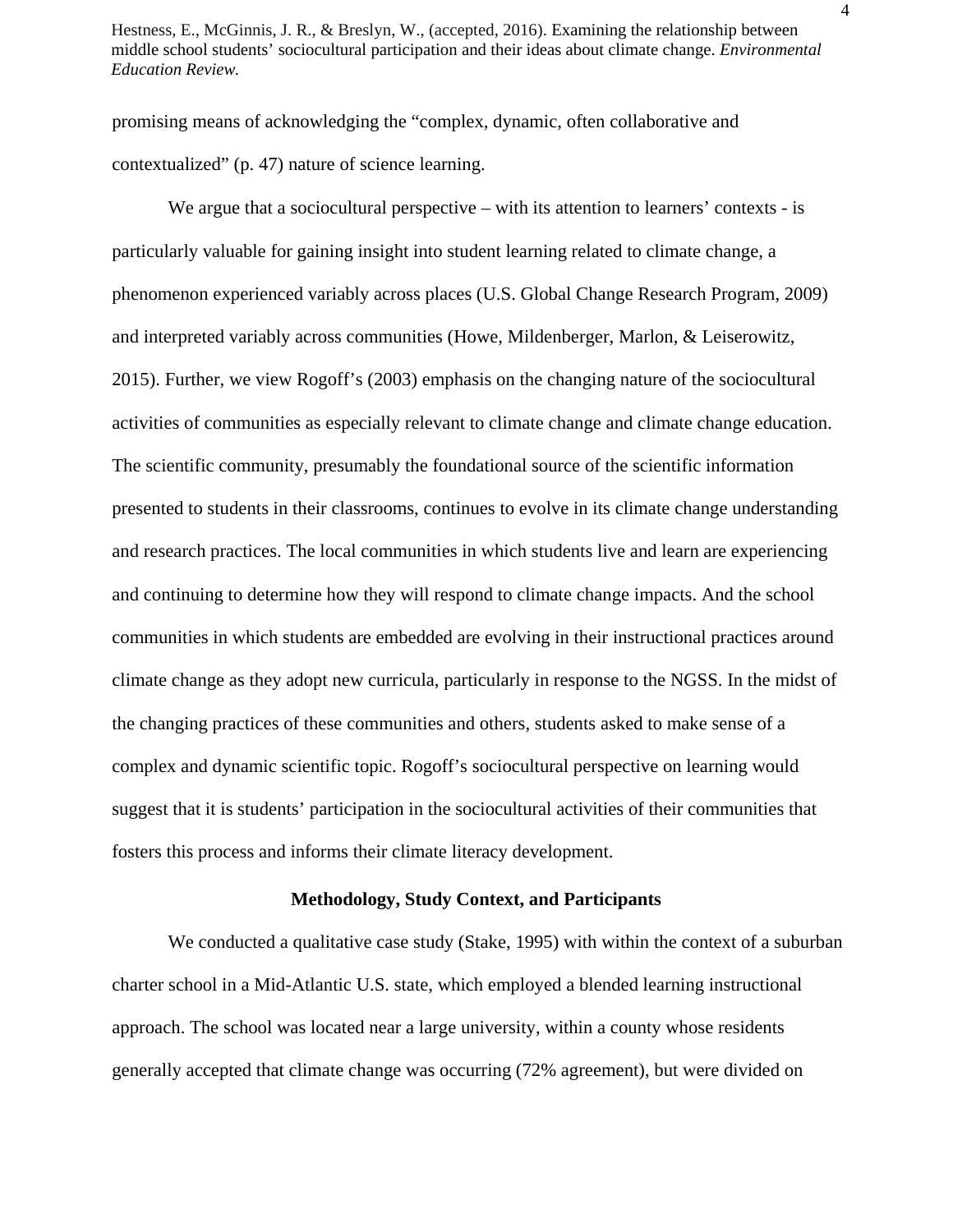whether climate change was caused by human activity (49% agreement) (Howe et al., 2015) However, a majority of local residents expressed concern about climate change (60% agreement) and believed that it posed a threat to future generations (62% agreement) (Howe et al., 2015). Within the school context, students were primarily middle class, though 17% were eligible for free or reduced-price lunch. The school was racially diverse with approximately 60% Black/African American students, 15% Latino students, 13% White students, 6% students of two or more races, and 5% Asian students. Participants in this study (N=39, 26 girls and 13 boys) were all in 6th grade and enrolled in a general science course.

#### **Data Collection and Analysis**

We collected data on students' climate change ideas prior to formal classroom instruction on the topic through: 1) an 18-item assessment of students' climate science knowledge; 2) a climate change drawing activity; and 3) individual interviews. During our first phase of analysis, we sought to simply identify the ideas that students appeared to communicate about climate change. Toward this end, and to check the reliability of our findings, each data source was first reviewed independently by at least two members of our research team. Next, we reviewed our individual interpretations as a group and discussed any discrepancies in interpretations until we reached consensus. We then triangulated our data by examining the varied data sources collectively to examine key ideas emerging across the corpus of data. During our second phase of data analysis, we sought to identify the possible ways in which students' interactions within their varied sociocultural contexts appeared to inform the ideas they expressed regarding climate change.

**Multiple-choice** *Climate Science Knowledge Assessment Instrument (CSKAI)***.** We used a researcher-crafted valid and reliable instrument, piloted over a two-year period prior to this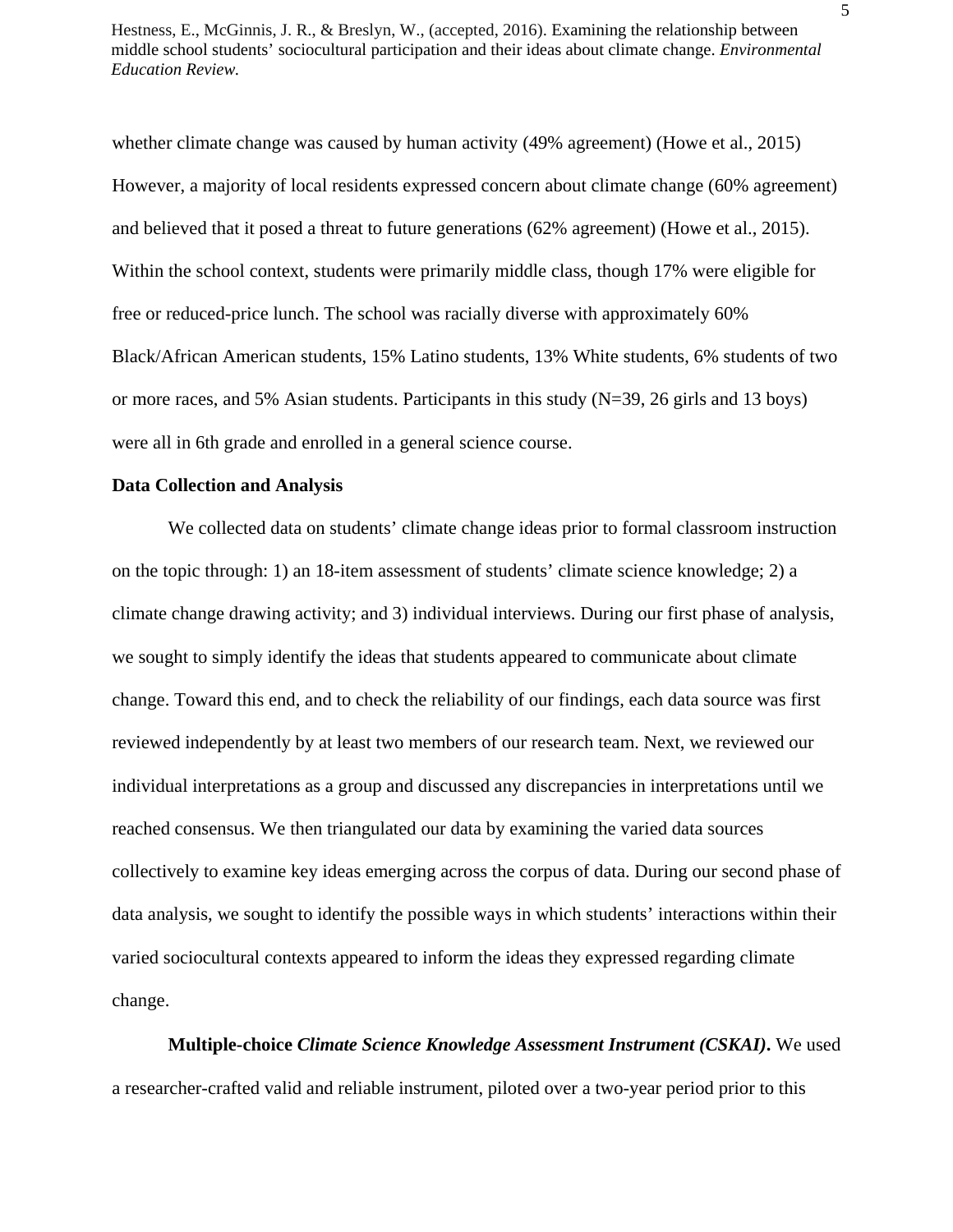study. Changes were made in an iterative manner between administrations based on student responses. The final instrument consisted of 18 multiple-choice items (see Supplemental Files) with distractors for each item based on alternative conceptions found in the literature and in our pilot study. For select multiple-choice items, students were asked to provide written explanations of the rationale for their responses. Due to anticipated participant fatigue, as well our confidence in the validity of the questions, each student in the present study provided explanations for four purposefully selected questions. These explanations provided essential data to triangulate responses with the other data sources. Of the 39 students who consented to participate in the study, 38 completed the CSKAI. In analyzing CSKAI results, we recorded the percentages of participants who selected the scientifically-supported option for each item, as well as the percentages of participants who chose research-based distractors. We also coded students' written explanations to the select CSKAI items for further insight into how participants were understanding the scientific basis of climate change.

**Climate change drawings.** In addition to the CSKAI, all students were asked to respond to the prompt: *"Draw what comes to your mind when you think about climate change. Please include yourself in the drawing, and some details about how climate change relates to your life or your community (if you think it does)."* They were also prompted to provide a written description of what they wanted to communicate through their drawings. The purpose of the drawings was to gain insight into students' climate change ideas, including which aspects of climate change were most salient to them when they considered the implications of climate change for their own lives. Prior research has demonstrated how drawings can provide a fruitful modality for learners to express not only their science content knowledge, but also their personal connections, emotions, and values in relation to environmental topics (Alerby, 2000; Barraza, 1999; Bonnet & Williams,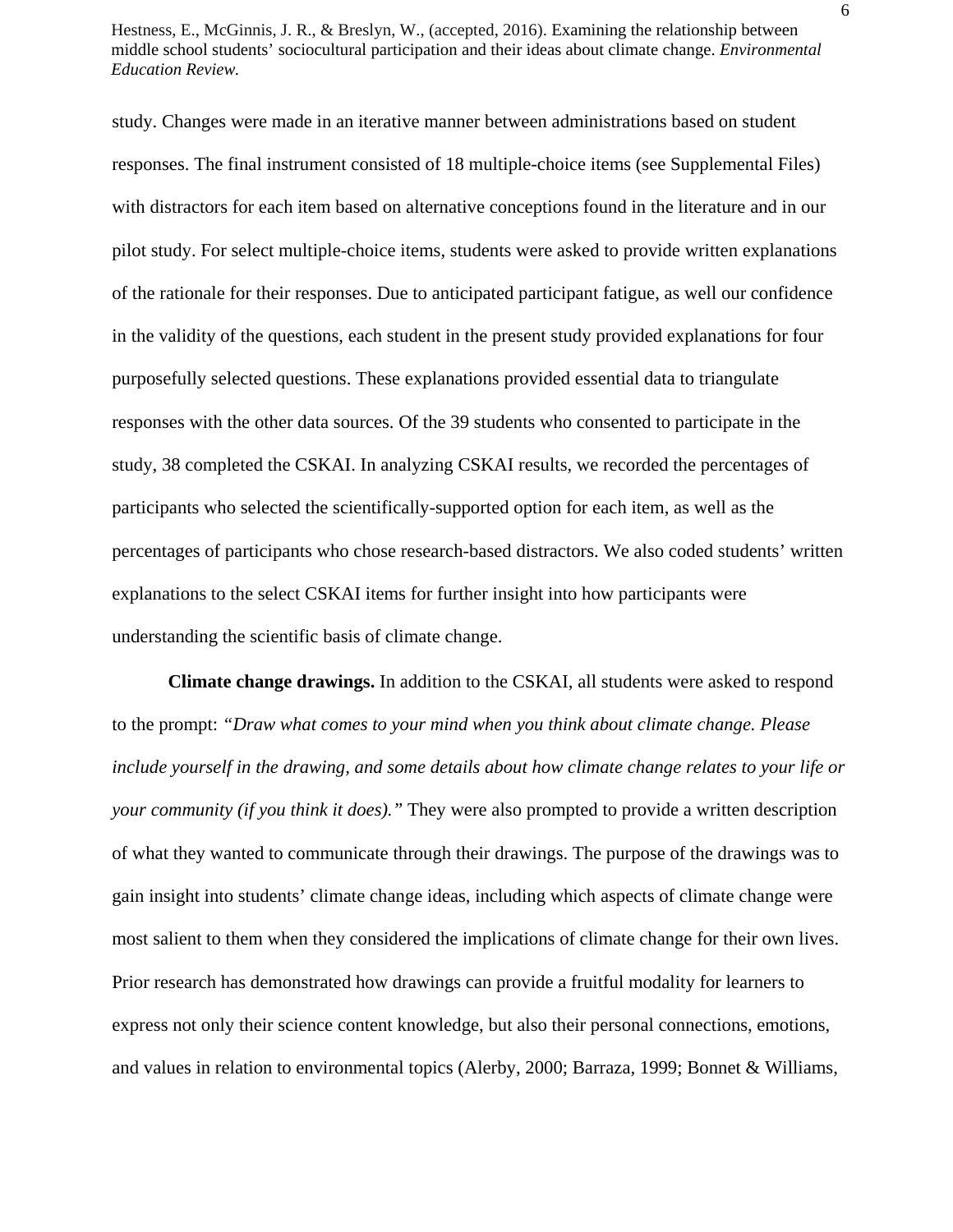1998; Authors, in press; Shepardson, Wee, Priddy, & Harbor, 2007). Of the 39 students who consented to participate in the study, 35 completed the drawing activity. Due to the high-inference nature of interpreting the drawings alone, we analyzed the drawings in tandem with students' CSKAI instruments and interviews, examining them for ideas that supported or challenged our interpretations of these data sources.

**Interviews.** We used two interview protocols with subsets of the participants: a climate science content knowledge interview protocol and a sociocultural interview protocol.

*Content knowledge interviews.* We used a researcher-crafted interview protocol (see Supplemental Files) with a purposefully selected subset of students  $(n=14)$  who completed the CSKAI. The audio-recorded interviews were approximately 20 minutes in duration. The interviews followed the sequence of climate change constructs included in the CSKAI, beginning with students discussing how human activity was related to climate change. Then, after discussing the mechanism behind climate change, as well as the consequences, we ended the interview with a focus on mitigation and adaptation strategies. In addition, we asked students how certain they believed scientists were about climate change, as well as if they personally believed climate change was taking place. To analyze these interviews, two members of our research group coded interview transcripts with attention to students' science content knowledge related to: 1) climate change mechanism, 2) climate change consequences, 3) the role of human activities, and 4) climate change adaptation and mitigation.

*Sociocultural interviews.* With a separate, purposefully selected subset of participants (n=15), we administered another researcher-crafted interview protocol designed to provide insight into students' sources of information on climate change and their senses of personal connection to the issue (see Supplemental Files). Interviews were 12-15 minutes in duration and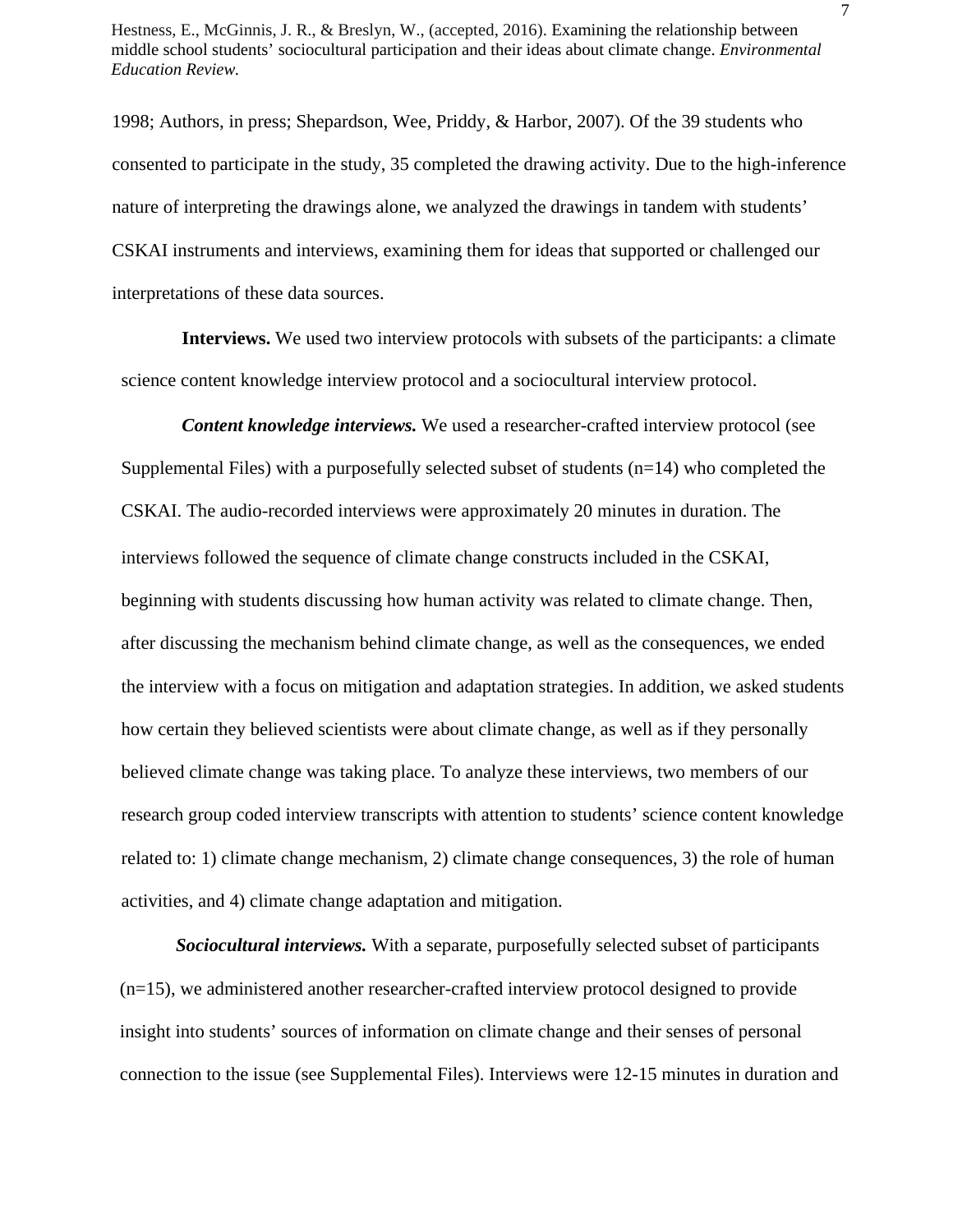were also audio-recorded. We began by asking students what they had previously heard about climate change, and where they had gotten their information. Next, we showed students a short introductory video clip on climate change produced by the U.S. Environmental Protection Agency. We located the video on the Climate Literacy and Energy Awareness Network (CLEAN) website [\(www.clean.org\)](http://www.clean.org/), a site that provides a vetted collection of scientifically and pedagogically-sound climate change education resources. The purpose of the video was to introduce students to (or remind them about) the issue of climate change, since the interview was being conducted prior to classroom instruction on the topic. The video introduced the enhanced greenhouse effect, climate change consequences, and suggested possible mitigation actions. Following the video, we asked students how they saw climate change relating to their own lives and communities. Sociocultural interviews were coded independently by two members of our research group, with attention to students' *sources of information* on climate change across their varied sociocultural contexts, as well as the extent and ways in which students saw climate change *as locally and personally relevant.*

#### **Findings**

To address our research question: *How does middle school learners' participation in the sociocultural activities of their varied communities inform their understandings of climate change?,* we report our insights at two levels. First, we describe the climate change understandings that participants appeared to bring to the  $6<sup>th</sup>$  grade science classroom. Second, we describe our insights into how learners' participation within varied communities may have been informing those understandings.

## **Learners' Understandings of Climate Change Prior to Formal Instruction**

Our analyses of students' responses to the CSKAI items, the content knowledge interview, and the drawing prompt all provided insight into their understandings of climate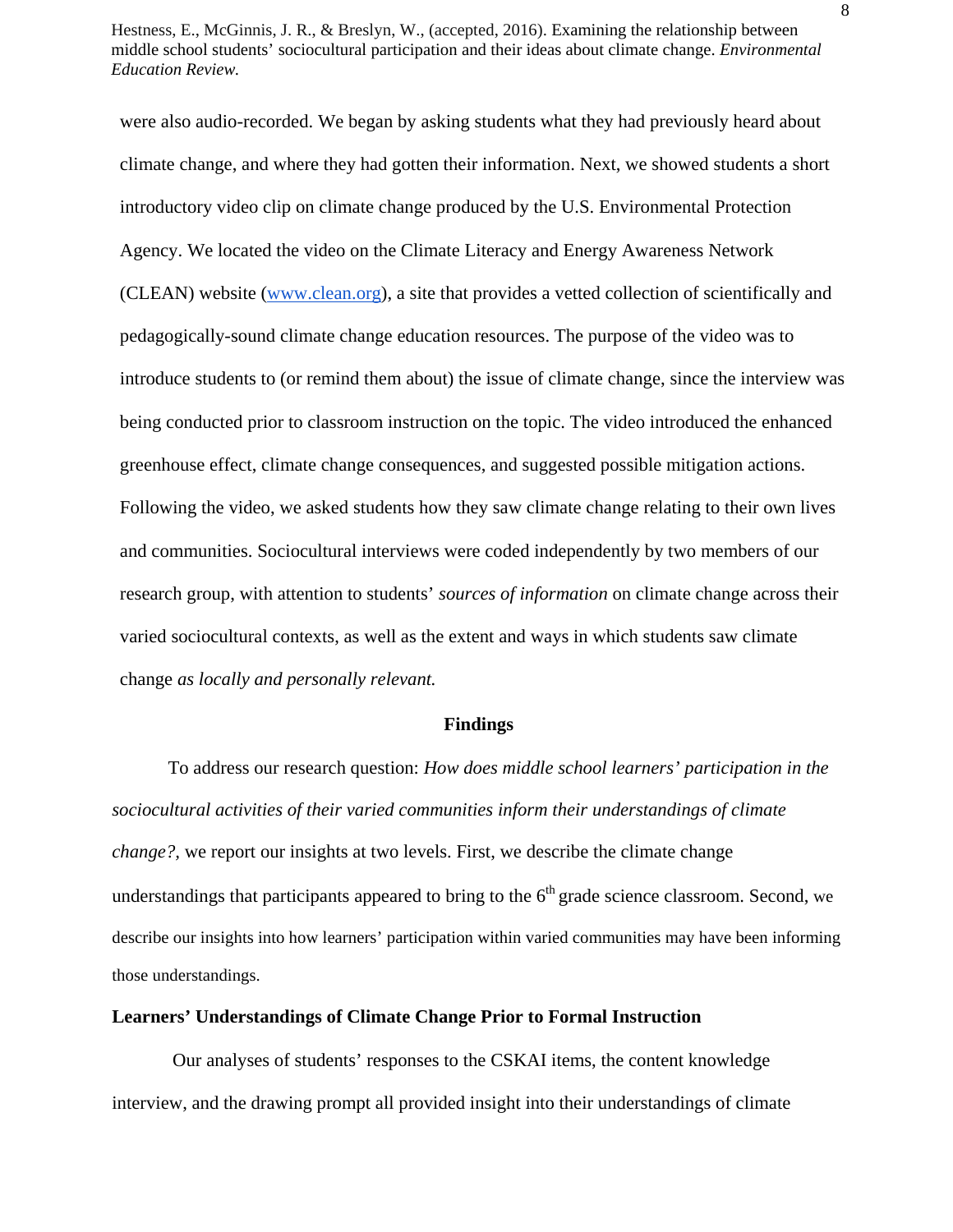change prior to instruction in the  $6<sup>th</sup>$  grade science classroom. The mean score on the CSKAI was 10.39 correct responses  $(SD = 3.77)$  out of a possible 18 correct responses, though participants' content knowledge varied regarding different dimensions of the phenomenon. We report our findings in terms of participants' understanding of climate change mechanism, consequences, the roles of human activities, and climate change mitigation and adaptation.

**Mechanism.** Regarding the climate change mechanism construct, including the enhanced greenhouse effect and the role of greenhouse gases, students were generally aware that the atmosphere functions to hold heat energy to warm the Earth (77% on CSKAI) and that fossil fuels were increasing the amount of carbon dioxide (68% on CSKAI). However, they disagreed about the mechanism by which global warming was occurring. Some (42%) attributed global warming to ozone layer depletion (see Figure 1), and others (39%) attributed it to Earth's atmosphere getting thicker. Many explanations included reference to fossil fuels, carbon dioxide, or gases, even though they varied in their descriptions of how these were increasing global temperatures. Figure 1 presents one student's drawing of the mechanism of climate change. He explained, "I made a picture of a factory with fumes coming out which is depleting the ozone layer. This is causing climate change" (Devon, drawing data). In general, prior to formal instruction on climate change, many of the  $6<sup>th</sup>$  grade participants came to the classroom with awareness that pollutants, typically from fossil fuels, interacted with the atmosphere to cause climate change. However, they generally did not express scientifically- informed explanations of the enhanced greenhouse effect.

# \*\*\*Insert Figure 1\*\*\*

**Human activities.** Related to their shared awareness that pollutants, particularly from fossil fuels, played a role in climate change, students generally agreed that human activities were contributing to climate change. On the CSKAI, a majority of students (81%) indicated that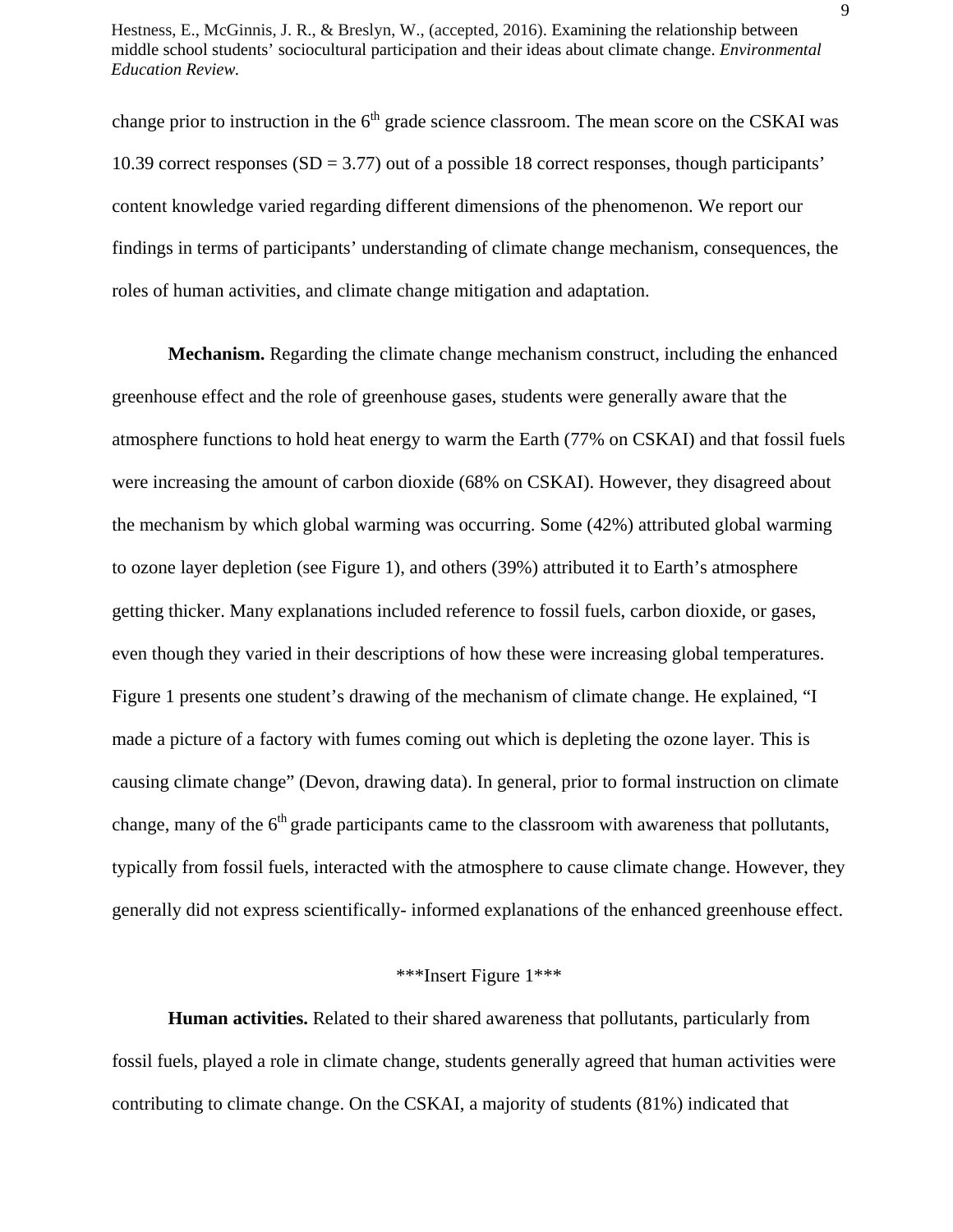increases in atmospheric carbon dioxide were a result of increased fossil fuel use by humans, and that the recent increase in global temperatures was attributable to human- generated air pollution (74%). However, during interviews, students generally spoke about human activities releasing pollution or gases, and did not refer specifically to carbon dioxide. For example, as Michelle explained, "Sometimes when people use cars, they permit gas and that makes the earth sometimes hotter than it usually is" (Michelle, content interview). In their drawings, students represented a variety of human activities that generate pollution associated with climate change, including car use, home energy use (Figure 2), and factory operations. A small number of students referenced human activities unrelated to climate change, such as littering, polluting waterways, or using nuclear power. In general, however, students attributed recent increases in global temperatures to human activities that pollute the air, though they varied in their ideas about how these activities lead to warmer temperatures.

### \*\*\*Insert Figure 2\*\*\*

**Consequences.** Of all the dimensions of climate change we examined, students had the most ideas to communicate regarding climate change consequences. On the CSKAI, a majority (77%) of students indicated that a warmer global climate would have impacts for humans and Earth's ecosystems, and that sea level rise would impact people who live on the coast (68%). Participants described a wide array of climate change consequences, such as hotter temperatures, ice melt, sea level rise, damage to coastal communities, changes in precipitation, dying plants and animals, poor air quality, human displacement, and human illness and death. Figure 3 presents an example of how a participant represented sea level rise causing damage to homes.

While participants cited many scientifically accepted climate change consequences, some also cited unrelated issues, such as acid rain (Figure 1) and chemical pollution in waterways. A small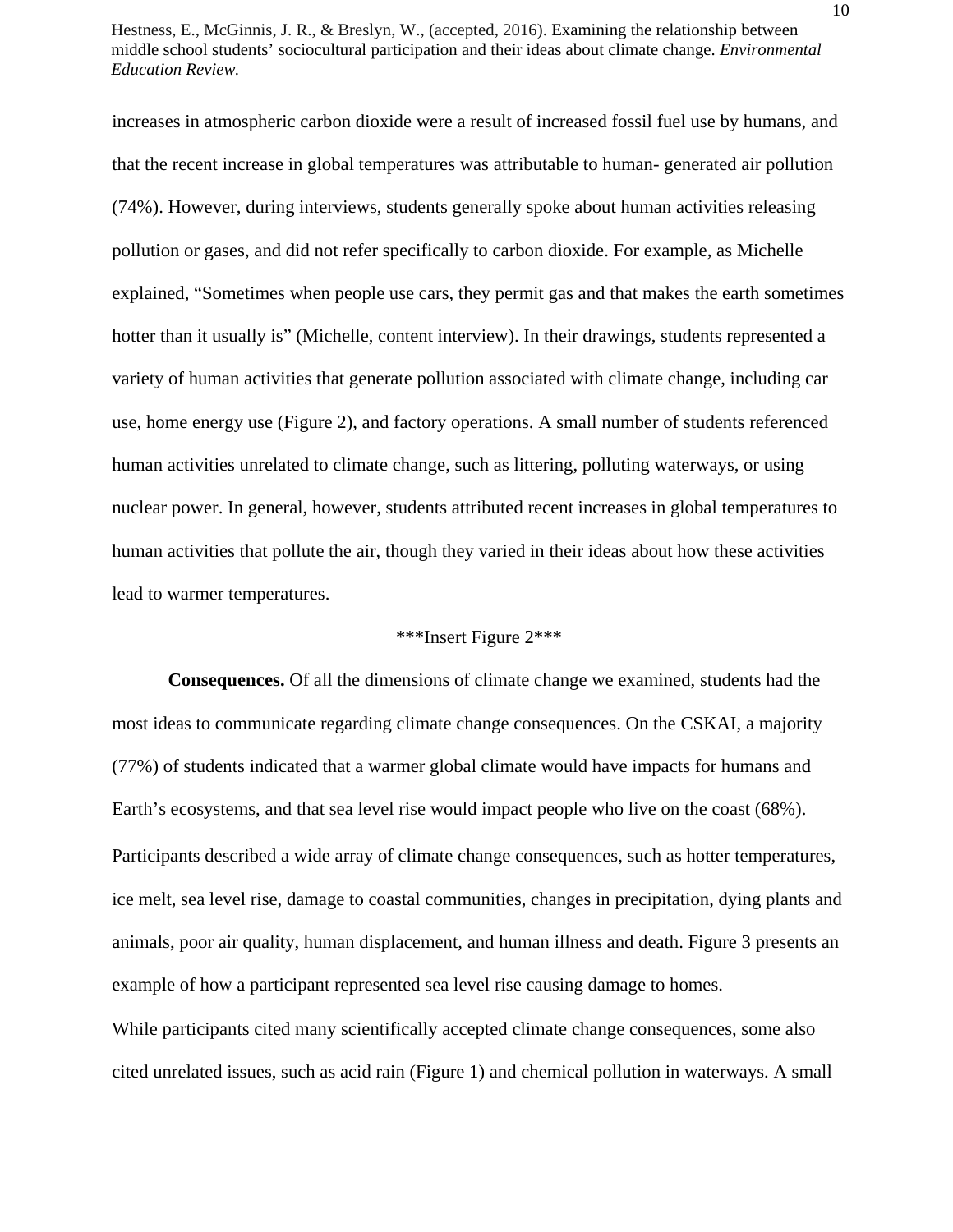percentage of participants expressed the scientifically-unsupported views that climate change consequences would only affect polar regions (13%) or that temperature increases would be evenly felt around the world (16%). However, most participants were able to cite several scientifically-supported ideas about climate change consequences.

### \*\*\*Insert Figure 3\*\*\*

**Mitigation.** Consistent with their widely shared view that human activities that rely on fossil fuels exacerbate climate change, most participants (84%) agreed on the CSKAI that driving cars less often would help to mitigate climate change. Through their interviews and drawings, participants also suggested actions such as using alternative sources of energy, government action, public education campaigns (see Figure 4), planting trees and plants, and recycling. Some participants believed that actions unrelated to climate change, such as banning ozone-depleting chemicals (35%) and keeping waterways free of litter (29%) could help mitigate climate change. A small number held the view that there was nothing humans could do to mitigate climate change  $(16\%)$ .

#### \*\*\*Insert Figure 4\*\*\*

#### **Linkages Between Sociocultural Activities and Understandings of Climate Change**

In our next level of analysis, we examined the data for insight into how students may have developed the climate change ideas revealed in the CSKAI, drawings, and interviews. We noted that media use, school, and everyday activities all appeared to inform students' ideas.

**Media.** Nearly 75% of students referenced media sources when they spoke about their climate change learning experiences. Primarily, they described getting information about climate change online. Students mentioned using Google, and other reference sites such as Wikipedia; however, they often expressed that these information sources are not always trustworthy. As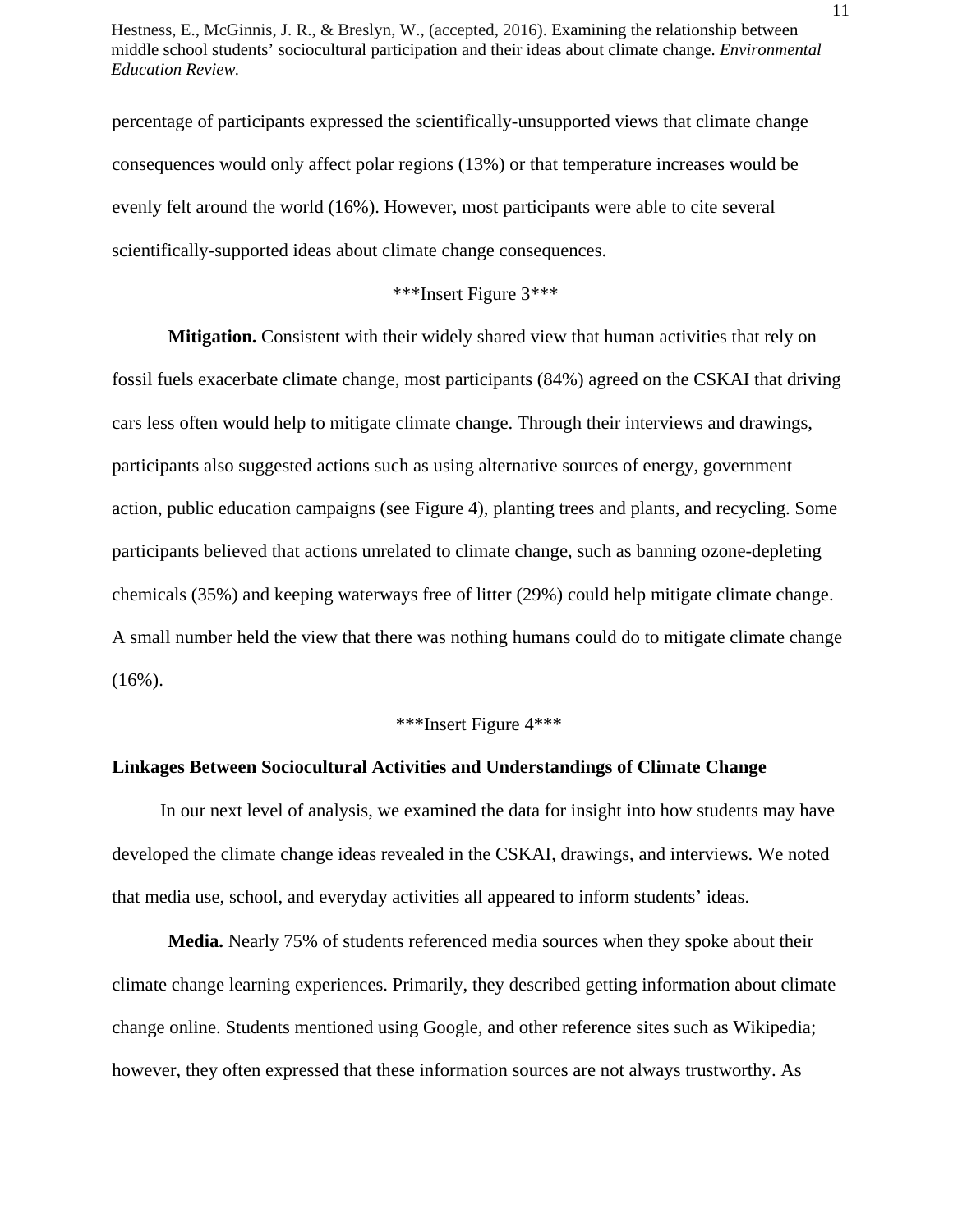Jennifer<sup>[1](#page-11-0)</sup> stated, "I don't trust Wikipedia that much because people can go on there and edit [content] themselves. Sometimes if you Google things... right below that you can click a website, and it'll [tell you] where they got [their information] from" (Jennifer, interview). Such messages related to information literacy were commonly conveyed by teachers at participants' blended learning school, where they engaged in much of their learning online. Students also described learning about climate change on television. Most commonly, they spoke about stories they had seen on the news, often including locally-relevant information about climate change impacts. For example, in describing a story he had heard on the local television news, Marco stated, "I heard that gases from the factories are killing the atmosphere [and]… melting the polar ice caps and raising the waters and oceans. So it might be dangerous for the East Coast of the United States [and] who is around the coast" (Marco, interview). In a few instances, students spoke about discussing stories they had seen on the news with their family members, such as instances of flooding or natural disasters.

Aside from digital media sources, some students described experiences learning about climate change from books and magazines. For example, Bianca stated, "When I was little, we had this science pop-up book, and there was a whole chapter about climate change" (Bianca, interview). Other forms of print media that learners mentioned as informing their ideas about climate change included newspapers and science articles in other periodicals such as *Popular Science*, *Scientific American*, and *Time for Kids*.

**School.** Nearly as often as they referenced media, participants referenced learning about climate change through interactions at school. Although climate change was not explicitly included in the state's elementary science curriculum, and had not yet been addressed in the  $6<sup>th</sup>$ grade science classroom, participants mentioned learning about climate change in school, though

<span id="page-11-0"></span> $<sup>1</sup>$  All student names reported in this study are pseudonyms.</sup>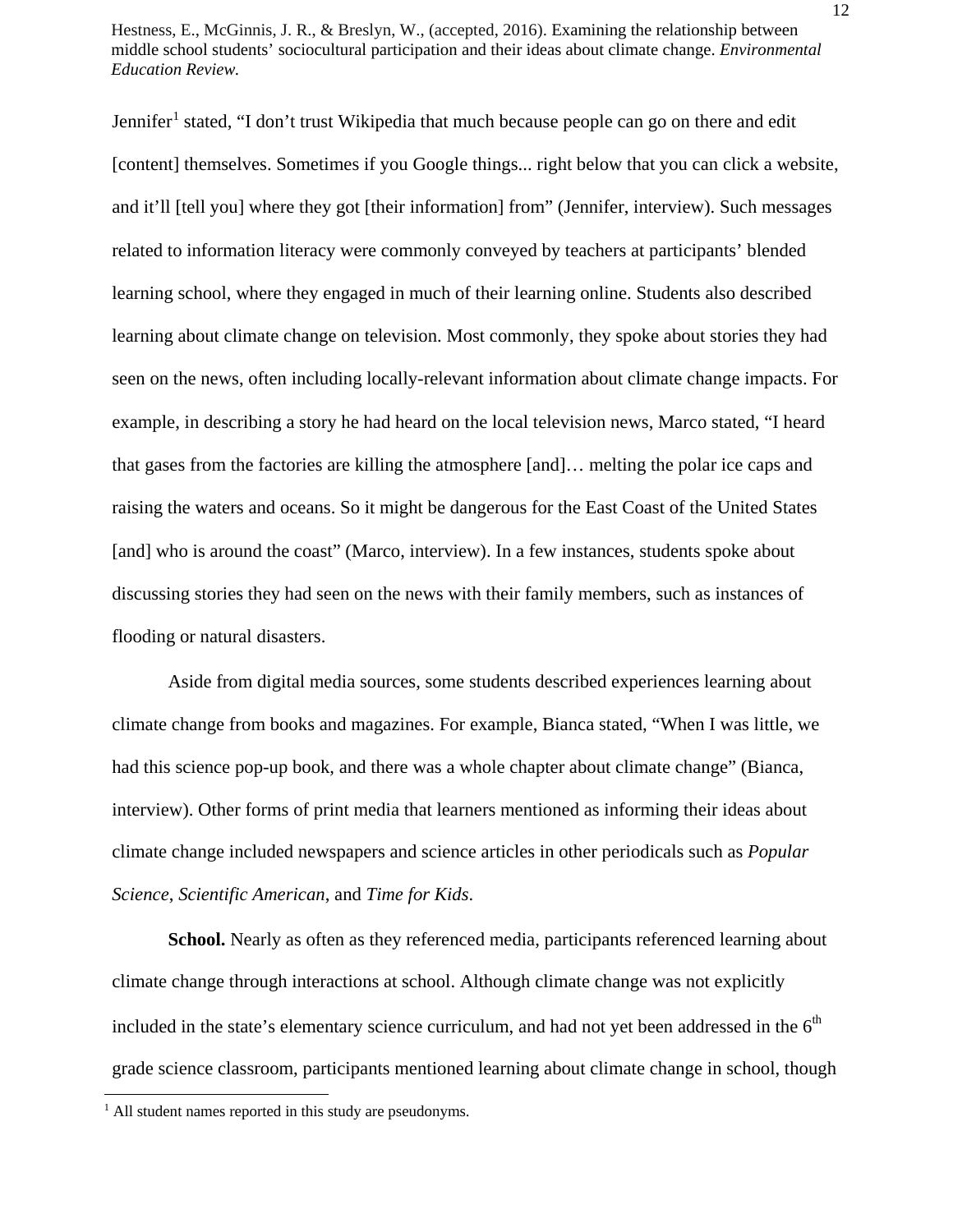not necessarily as a part of formal instruction. For example, Malia explained, "Yeah, once in the fifth grade we were using computers in the computer  $lab...$  then I just typed in 'global warming'" (Malia, interview). In a few cases, however, students did mention experiences that did appear to be part of formal instruction, such as watching videos in class on the topic. Students spoke about specific people at school who had given them information about climate change. Primarily, they mentioned teachers, though one student mentioned talking with the principal about climate change, and another mentioned visitors from the university who had led a school-wide assembly on sustainability. Students rarely mentioned talking to peers or classmates at school about climate change, or to their family members at home. Finally, another school-based source of information on climate change that became apparent was students' participation in our research. In particular, participants referenced what they had learned from the video that we (the researchers) had shown them while administering the sociocultural interview protocol.

**Everyday activities.** Since most students were already aware of a connection between energy use and climate change, many spoke about their use of computers at school as something that was contributing to climate change. As Daniela, stated, "We have to use computers and it prepares us for college, but I don't think… we should be plugging in to charge our laptops 24/7" (Daniela, interview). Students made similar comments about home energy use (e.g., leaving the lights or the television on as wasting energy and contributing to climate change), but also talked about engaging in environmentally-friendly practices, such as recycling, as ways their families were helping to address climate change. For example, Richie explained, "[At] my house, we're going to switch to solar because… it's easy, because the sun is a renewable source which we can keep on using" (Richie, interview). Students also made personal connections to climate change in speaking about how climate change consequences had the potential to affect their activities, such as their ability to play outdoor sports. For example, Jeremy described how some of his favorite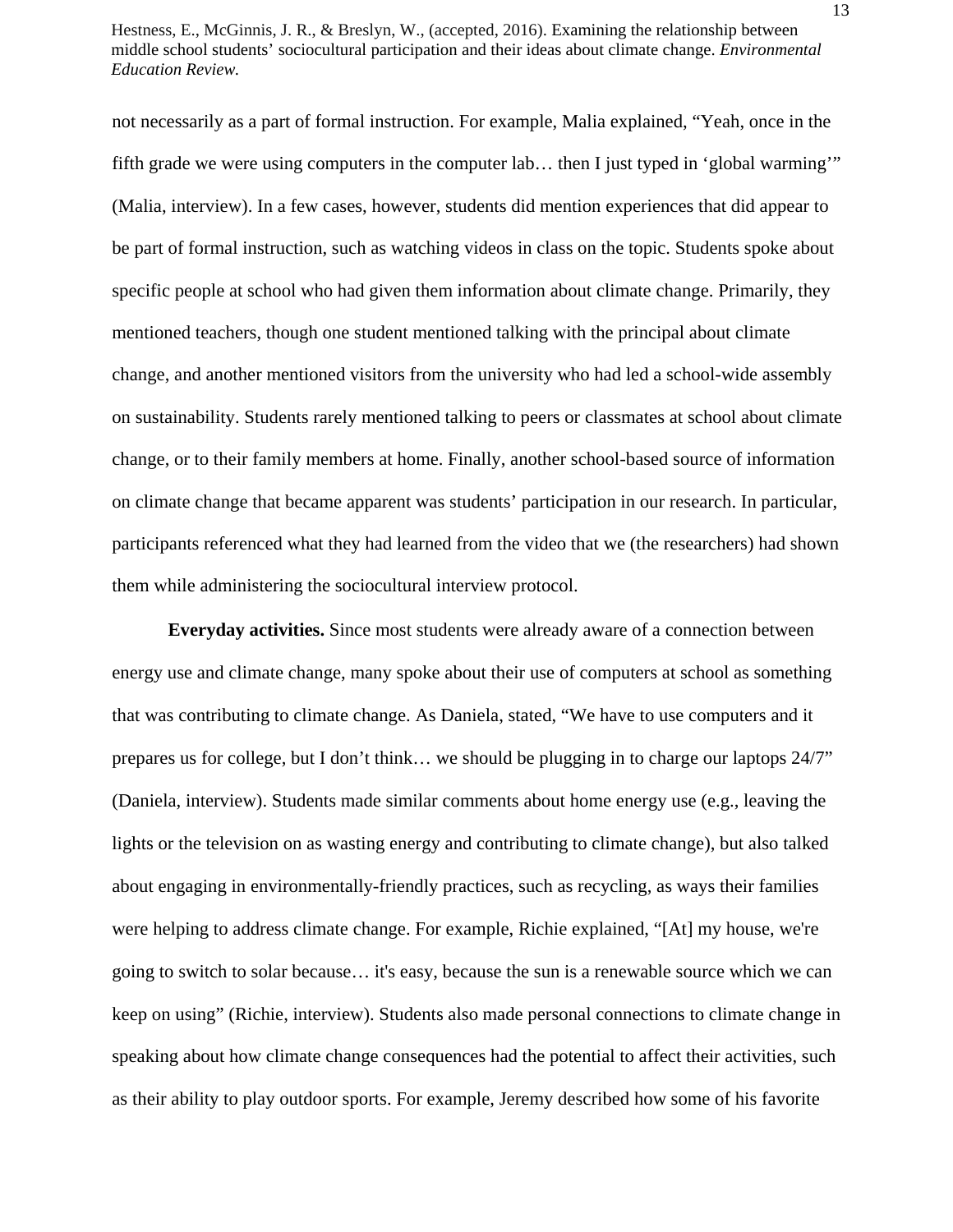activities could be jeopardized by climate change: "Ice skating, soccer - because the fields could be flooded, basketball - people might not be able to go on the courts because you can't play on a flooded field or a flooded court" (Jeremy, interview).

We noted that students were particularly likely to express their emotions about climate change when they discussed it in relation to their everyday activities. For example, students sometimes expressed guilt related to their own or their families' energy consumption, sadness related to threats to their ability to engage in activities they enjoyed, and hope related to their personal and family actions to mitigate climate change. In this way, students' discussion of their everyday activities related to climate change provided us with a broader perspective on their thinking, particularly the affective dimensions of their climate change ideas.

### **Summary**

Our analysis of the data revealed that students' participation in communities within and beyond the world of school did appear to inform their thinking about climate change. In particular, their interactions with media (e.g., Internet, television) and their school-based learning experiences (e.g., conversations with teachers) appeared to most strongly inform the ideas they brought to the  $6<sup>th</sup>$  grade science classroom. Conversely, we found that it was less common for students to see their climate change ideas as being informed by their family members or peers. The initial ideas about climate change that learners had developed—whether scientifically supported or not—led the learners to make connections between climate change and their everyday activities. That is, our findings show they not only came to the classroom with ideas about the causes of climate change, its consequences, the role of human activities, and the potential for mitigation, but also they came to formal science education instruction with some initial ideas about how these were relevant to their participation in the daily activities of their lives.

14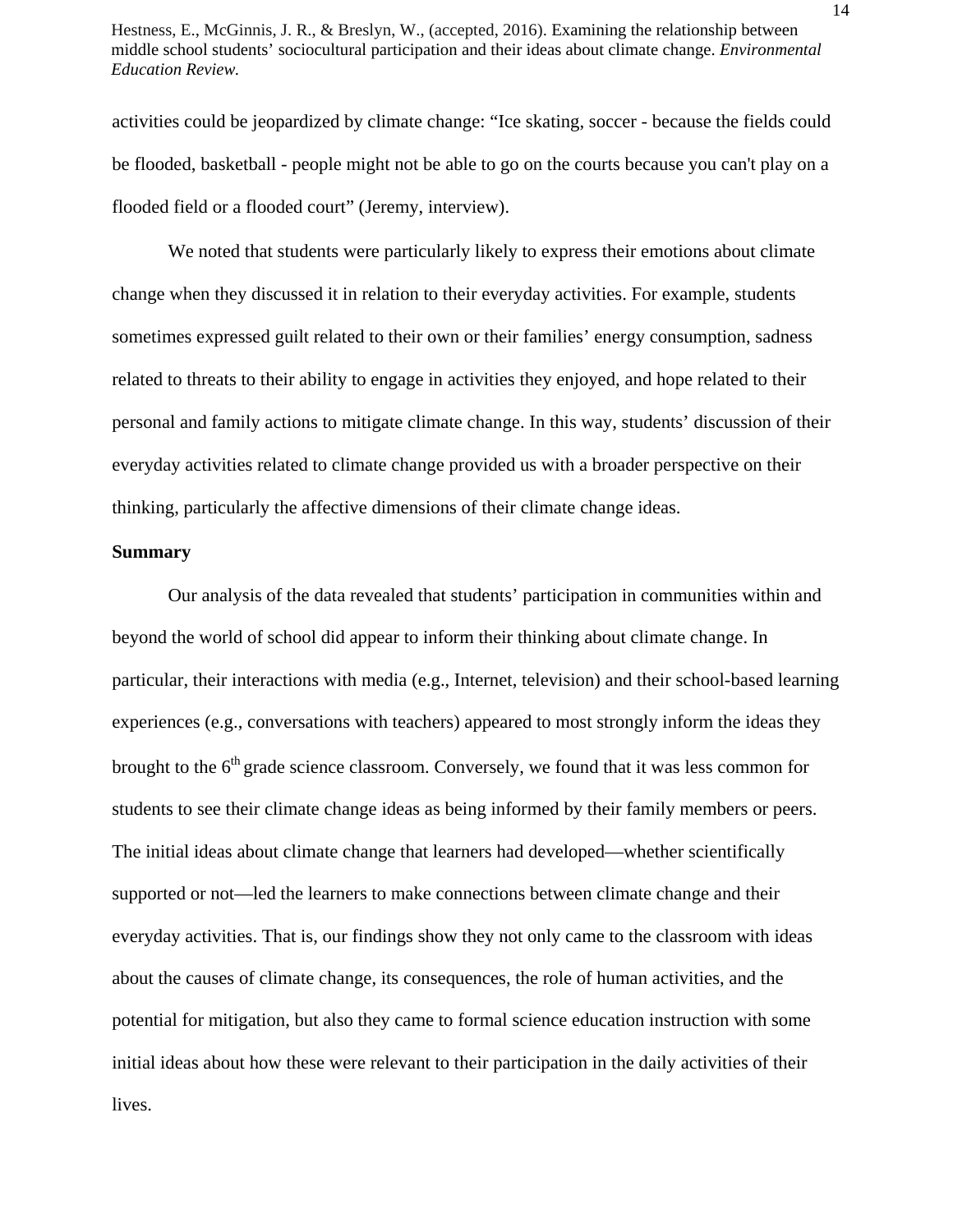### **Discussion**

Returning to our guiding question in light of our findings, we highlight how students' participation in varied sociocultural activities appeared to inform their understandings of climate change. Within their school community, we interpreted learners' participation in: 1) a technologyfocused learning environment where, 2) trusted adults were open to discussion about climate change, as aspects of the school context that facilitated student thinking about climate change. Regarding participation in a technology-focused learning environment, which are increasingly more common in education, we noted that students' near-constant access to online information led to gaining new information about climate change, even when it was not part of a specific lesson. This finding is consistent with prior literature that suggested that media may be an important source of climate change information for young people (Boyes et al., 2008; Hansen, 2010; Svilha & Linn, 2011). We noted that students' participation in digital literacy education at their blended learning school appeared to have implications for their interpretations of online information. Namely, they had been explicitly taught to exercise caution with online information, and tended to view its trustworthiness as variable.

Beyond being embedded in a technology-focused learning environment, students were embedded within a school community where people were open to discussion about climate change. That is, climate change did not appear to be a controversial topic within their school context. If the school was a reflection of the community in which it was embedded, which we hold to be plausible, then this observation is consistent with prior research suggesting that members of this particular community were generally accepting of and concerned about climate change (Howe et al., 2015). Participants referenced talking with their teachers about climate change, as well as other trusted adults, such as visitors from the nearby university. It is possible that these conversations, including interactions with our research team and engagement in our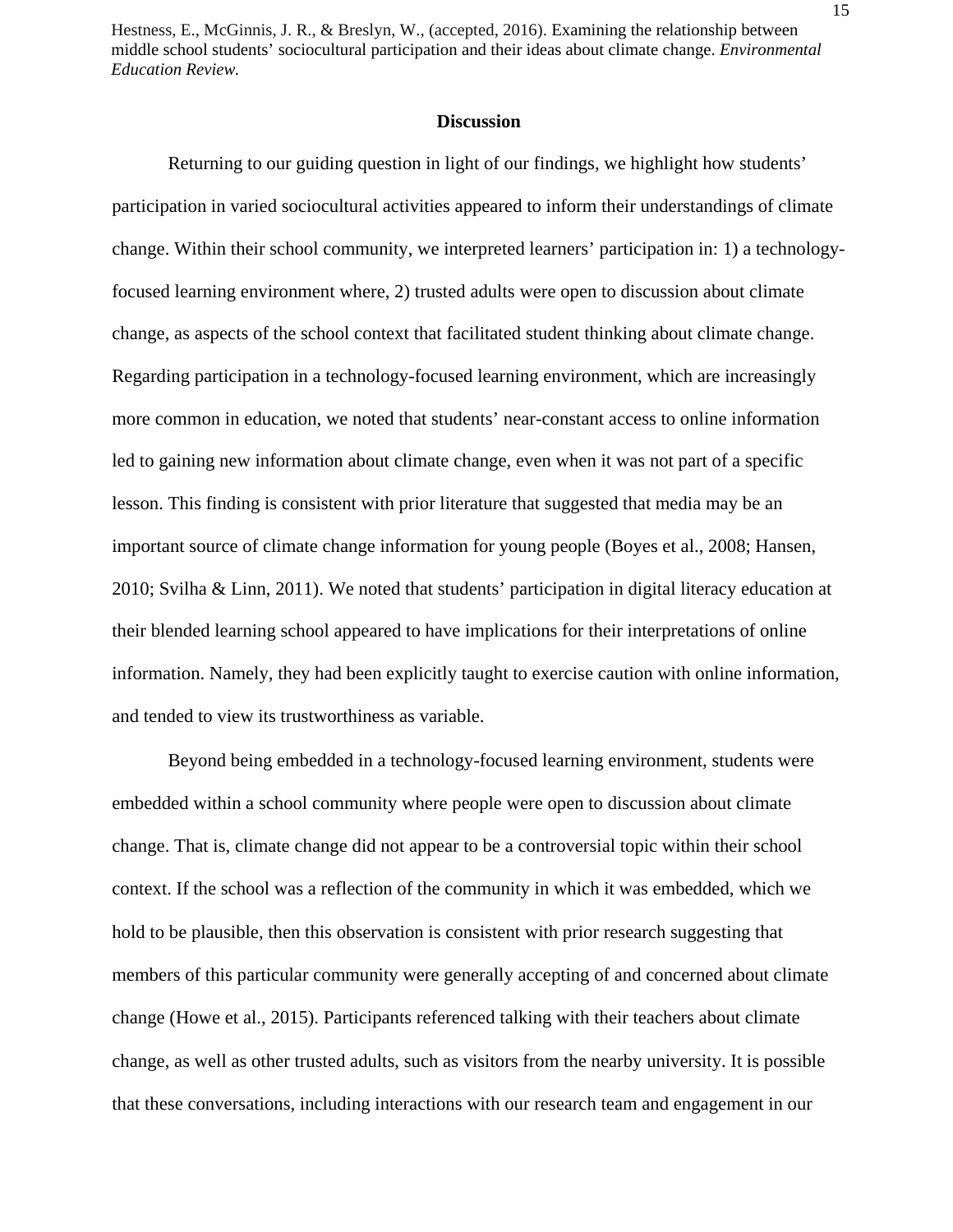data collection approaches (e.g., interviews with video discussions embedded), may have shaped learners' climate change ideas in some ways. Despite this openness to conversation around climate change, most participants said they had not spoken much, or at all, to their peers about climate change. However, since we did not encounter major differences in climate change perspectives amongst the students, it may be the case that they assumed their peers shared their ideas, and opted instead to talk with others they assumed to know more.

Outside of school, students' participation in activities as part of their family lives also appeared to inform their climate change ideas. As at school, these students had access to media nearly constantly at home. While some of their media use was similar at home and school (e.g., searching topics online), their lives at home provided additional opportunities to learn about climate change online, in books, and on television. Some of these were activities in which students chose to engage for entertainment, and others may have been a product of their embeddedness in their everyday home environments, such as overhearing a television news story that their parents were watching. However, discussion between students and their parents about the topic was infrequent, for reasons that are unknown.

In returning to Rogoff's notion of "participation in the sociocultural activities of communities," on the surface the relatively passive activity of media consumption might be viewed as minimally *participatory*. However, we argue that students' media consumption—and surrounding discussions of media they consumed—could be viewed as a dimension of their participation in  $21<sup>st</sup>$  century family communities. As Morelli, Rogoff, and Angellilo (2003) noted, young children in middle-class European-American communities in the U.S. are often segregated from the work of their family members. While our participants were adolescents, and most were not European-American, we saw reflections of this phenomenon for these students. It is possible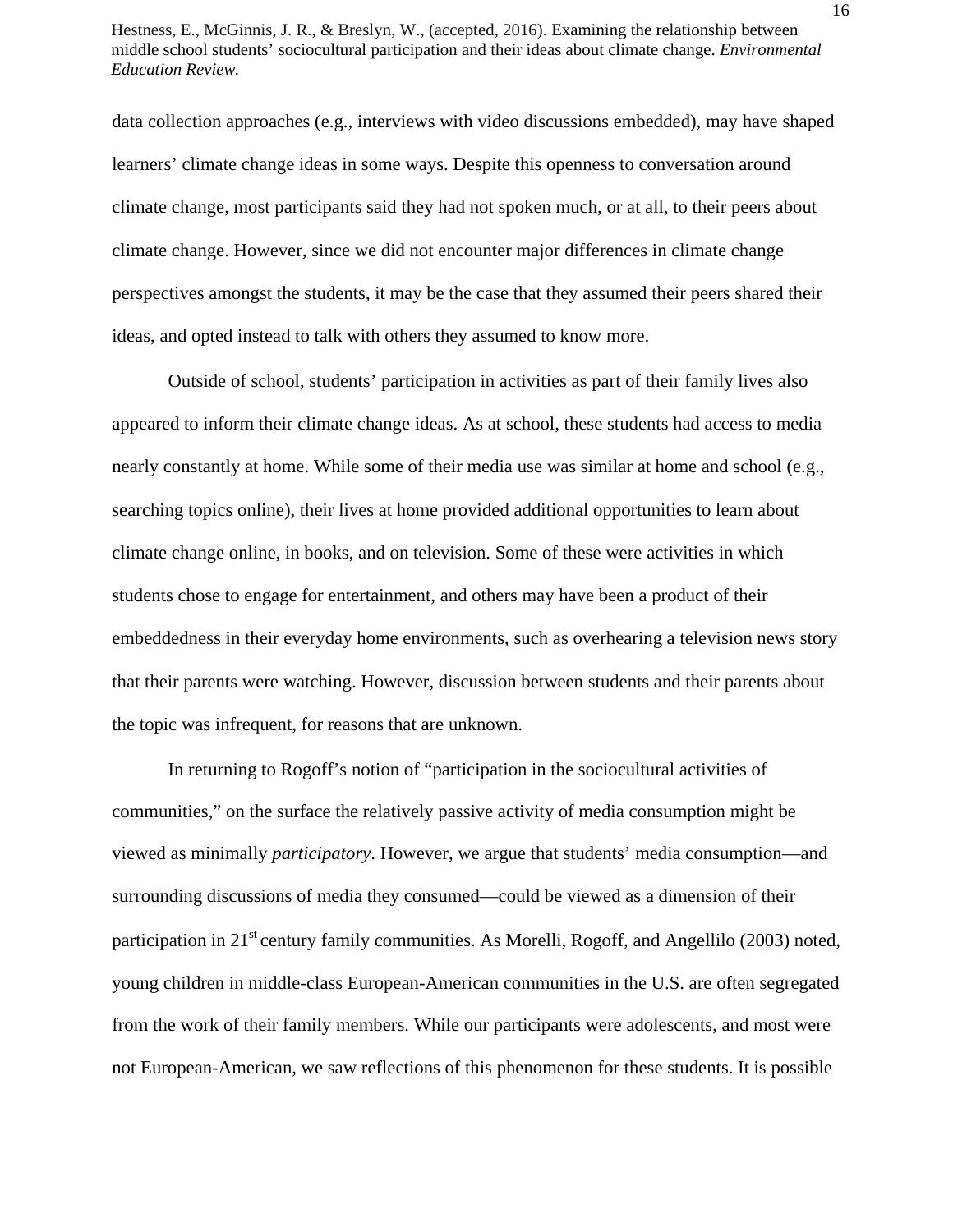that their media consumption may, in part, stem from a need for young people to live relatively independently at home, and to be able to complete schoolwork and entertain themselves while their parents engaged in other kinds of work inside and outside the home. Viewed this way, adolescents' media consumption arguably could be considered an aspect of their participation within the family community. We also noted that, in a few instances, media consumption could serve as a catalyst for discussions at home—such as when an adolescent and a parent heard something related to climate change on the news, which subsequently incited conversation. In these instances, media consumption became more participatory, because it prompted interaction within the family community around climate change.

Despite a lack of explicit conversation about climate change at home, we found that learners' participation in certain activities appeared to lay foundations that informed their receptiveness to climate change information. For example, many participants spoke about their families' engagement in environmentally friendly practices such as recycling and energy saving, which they associated with helping to address climate change. Just as participants engaged in daily activities at school and home they saw as connected to climate change causes, their daily activities appeared to inform the ways they thought about climate change effects. For example, spending most of their time in buildings located in flood-prone areas may have heightened some participants' concerns about potential infrastructure damage associated with climate change. Similarly, spending recreational time outdoors, such as playing organized sports, may have heightened some participants' concerns about the threats that climate change posed to their future participation in outdoor activities they enjoyed.

In reflecting on our sociocultural analysis of students' climate change ideas, it appeared that the sociocultural activities of the varied communities in which they participated had implications for their climate change understandings in terms of: 1) the kinds of scientifically-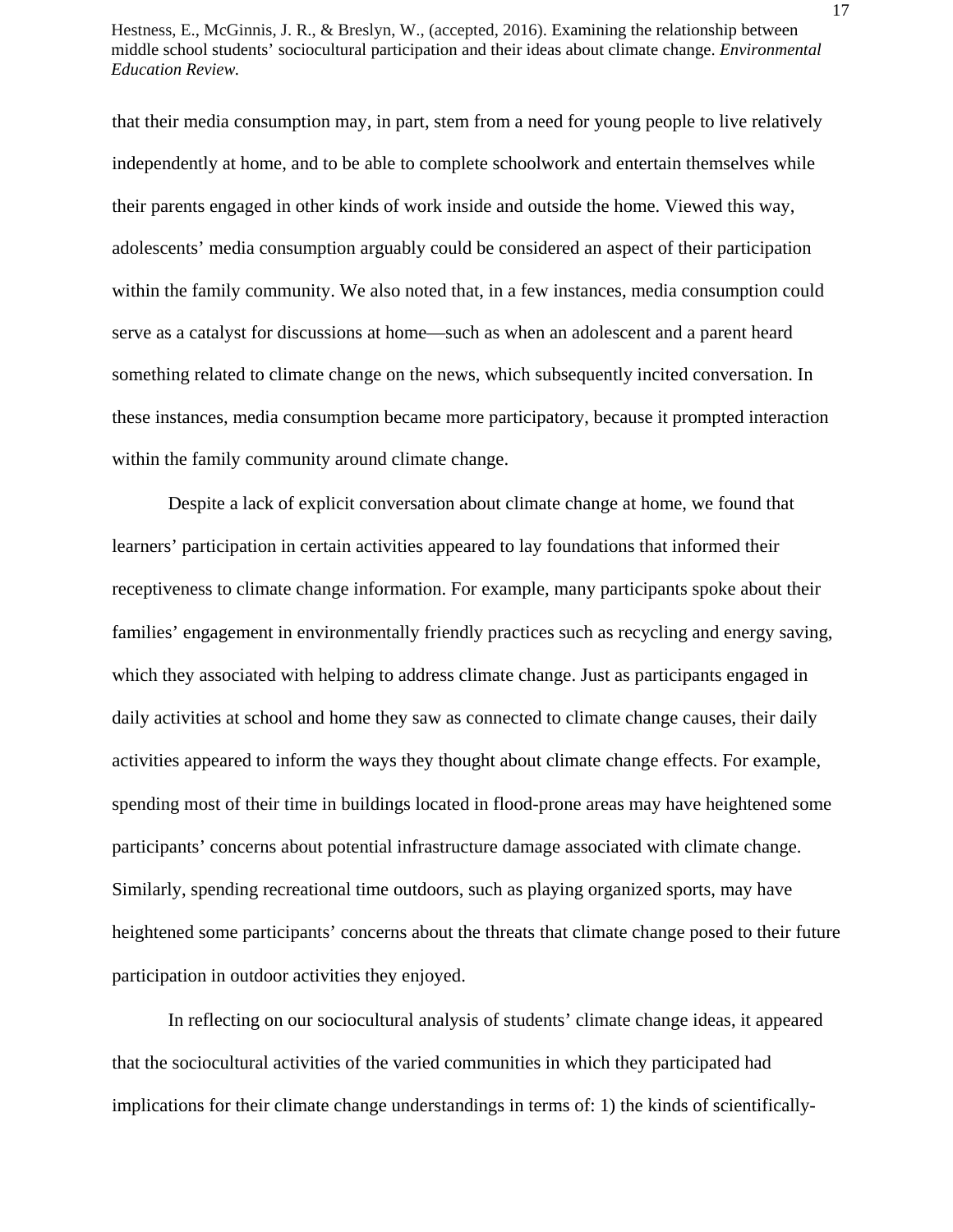informed (or not) climate change ideas they brought to the classroom; 2) the sources of climate change information they perceived as trustworthy; and 3) the extent to which they viewed climate change as problematic or having potential connections to their everyday lives and activities.

## **Conclusions and Implications**

Viewing students' climate change understandings as a product of the unique sociocultural activities in which they are already participating provides a valuable foundation for planning science learning experiences that may resonate with learners and meet their particular needs. We suggest that it is a worthwhile endeavor to interrogate students' climate change understandings, and to anticipate that— particularly because of its increasing presence in the media—adolescent learners may be preliminarily acquainted with the topic prior to formal instruction. In recognizing students' climate change understandings as linked to their participation in the activities of varied communities, a clear implication of our study is that educators should be informed of the need to develop pedagogical approaches that emphasize linkages between climate change and the communities and activities that matter to their students. For example, teachers might consider focusing on regionally-relevant climate change impacts as outlined in scientific assessment reports on climate change (e.g., the U.S. National Climate Assessment). They might also consider the use of drawings as a pre-assessment strategy as modeled in this study, as a means of gaining insight into the dimensions of climate change that are already salient – and potentially emotionally resonant - to their students. We recommend additional socioculturally-oriented research in varied contexts examining students' climate change understandings—especially among students embedded in communities in which climate change may be considered a particularly sensitive or politicized topic—as a way to contribute insights on how to meaningfully present climate change to students in differing sociocultural contexts.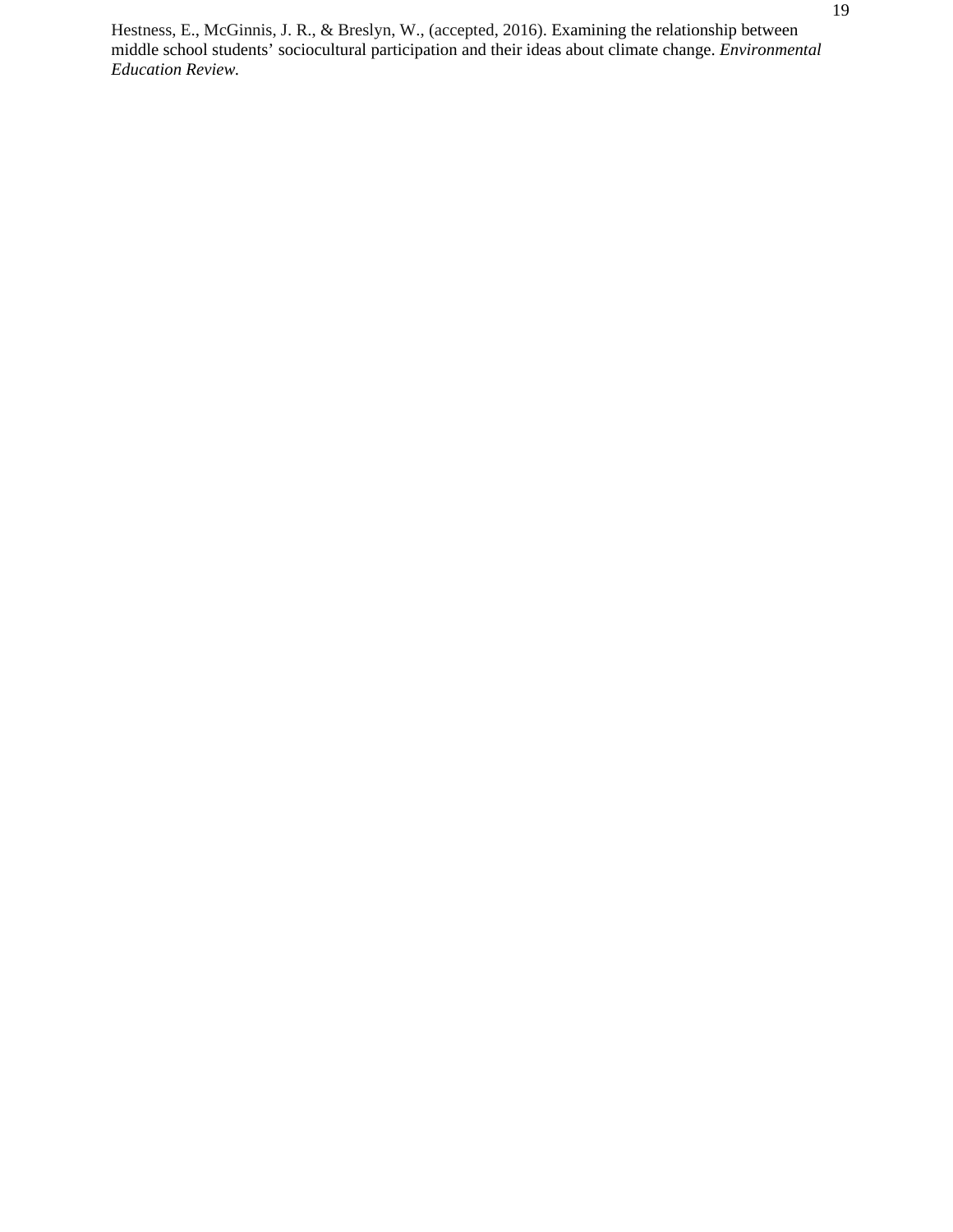# **References**

- Albe, V., & Gombert, M. J. (2012). Students' communication, argumentation and knowledge in a citizens' conference on global warming. *Cultural Studies of Science Education*, *7*(3), 659- 681.
- Alerby, E. (2000). A way of visualising children's and young people's thoughts about the environment: A study of drawings. *Environmental Education Research*, *6*(3), 205-222.

Authors (in press).

- Barraza, L. (1999). Children's drawings about the environment. *Environmental Education Research*, *5*(1), 49-66.
- Bodzin, A. M., & Fu, Q. (2014). The effectiveness of the geospatial curriculum approach on urban middle-level students' climate change understandings. *Journal of Science Education and Technology*, *23*(4), 575-590.
- Bonnett, M., & Williams, J. (1998). Environmental education and primary children's attitudes towards nature and the environment. *Cambridge Journal of Education*, *28*(2), 159-174.
- Boon, H. J. (2010). Climate change? Who knows? A comparison of secondary students and preservice teachers. *Australian Journal of Teacher Education*, *35*, 104-120.
- Boyes, E., & Stanisstreet, M. (1993). The 'Greenhouse Effect': children's perceptions of causes, consequences and cures. *International Journal of science education*, *15*(5), 531-552.
- Boyes, E., & Stanisstreet, M. (2001). Plus ca change, plus c'est la meme chose? School students' ideas about the "greenhouse effect" a decade on. *Canadian Journal of Environmental Education*, *6*(1), 77-101.
- Boyes, E., Stanisstreet, M., & Yongling, Z. (2008). Combating global warming: the ideas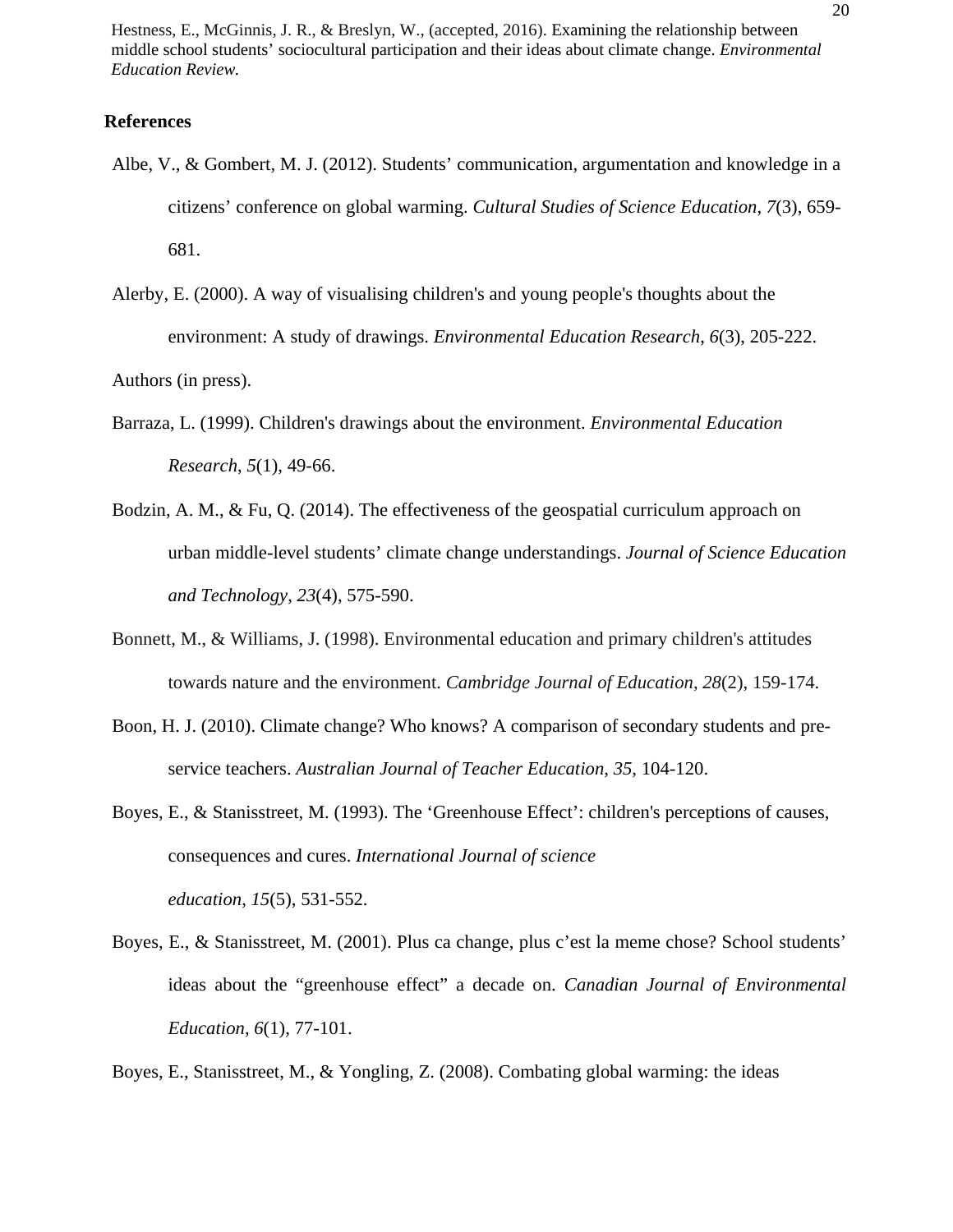of high school students in the growing economy of South East China. *International Journal of Environmental Studies*, *65*(2), 233-245.

- Boyes, E., & Stanisstreet, M. (1997). Children's models of understanding of two major global environmental issues (ozone layer and greenhouse effect). *Research in Science & Technological Education*, *15*(1), 19-28.
- Byrne, J., Ideland, M., Malmberg, C., & Grace, M. (2014). Climate change and everyday life: Repertoires children use to negotiate a socio-scientific issue. *International Journal of Science Education*, *36*(9), 1491-1509.
- Chhokar, K., Dua, S., Taylor, N., Boyes, E., & Stanisstreet, M. (2011). Indian secondary students' views about global warming: Beliefs about the usefulness of actions and willingness to act. *International Journal of Science and Mathematics Education*, *9*(5), 1167-1188.
- Devine-Wright, P., Devine-Wright, H., & Fleming, P. (2004). Situational influences upon children's beliefs about global warming and energy. *Environmental Education Research*, *10*(4), 493-506.
- Feinstein, N. W. (2015). Education, communication, and science in the public sphere. *Journal of Research in Science Teaching*, *52*(2), 145-163.
- Gowda, M. R., Fox, J. C., & Magelky, R. D. (1997). Students' understanding of climate change: Insights for scientists and educators. *Bulletin of the American Meteorological Society*, *78*(10), 2232-2240.
- Hansen, P. J. K. (2010). Knowledge about the greenhouse effect and the effects of the ozone layer among Norwegian pupils finishing compulsory education in 1989, 1993, and 2005—What now?. *International Journal of Science Education*, *32*(3), 397-419.
- Howe, P. D., Mildenberger, M., Marlon, J. R., & Leiserowitz, A. (2015). Geographic variation in opinions on climate change at state and local scales in the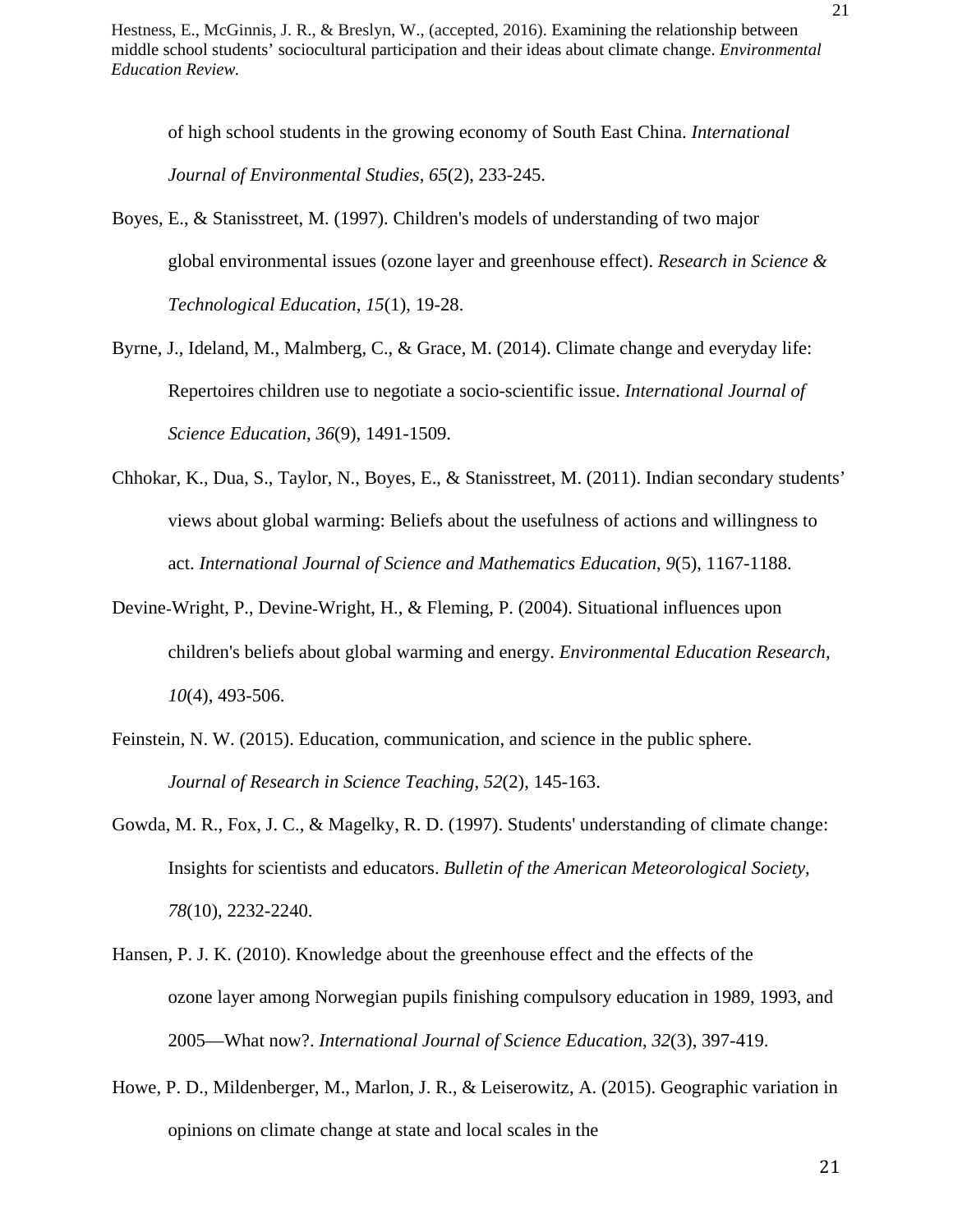22

Hestness, E., McGinnis, J. R., & Breslyn, W., (accepted, 2016). Examining the relationship between middle school students' sociocultural participation and their ideas about climate change. *Environmental Education Review.*

USA. *Nature Climate Change*, *5*(6), 596-603.

- Jakobsson, A., Mäkitalo, Å., & Säljö, R. (2009). Conceptions of knowledge in research on students' understanding of the greenhouse effect: Methodological positions and their consequences for representations of knowing. *Science Education*, *93*(6), 978-995.
- Jin, H., Zhan, L., & Anderson, C. W. (2013). Developing a fine-grained learning progression framework for carbon-transforming processes. *International Journal of Science Education*, *35*(10), 1663-1697.
- Kılınç, A., Stanisstreet, M., & Boyes, E. (2008). Turkish students' ideas about global warming. *International Journal of Environmental and Science Education*, *3*(2), 89-98.
- Leiserowitz, A., Smith, N., & Marlon, J.R. (2011). *American teens' knowledge of climate change*. Yale University. New Haven, CT: Yale Project on Climate Change [Communication.](http://environment.yale.edu/uploads/american-)  [Retrieved from: http://environment.yale.edu/uploads/american-](http://environment.yale.edu/uploads/american-) teens- knowledge-ofclimate-change.pdf
- Mohan, L., Chen, J., & Anderson, C. W. (2009). Developing a multi-year learning progression for carbon cycling in socioecological systems. *Journal of Research in Science Teaching*, *46*(6), 675-698.
- Morelli, G., Rogoff, B., & Angelillo, C. (2003). Cultural variation in young children's access to work or involvement in specialised child-focused activities. *International Journal of Behavioral Development*, *27*(3), 264-274.
- NGSS Lead States. (2013). *Next Generation Science Standards: For states, by state*s. Washington, DC: The National Academies Press.
- Robbins, J. (2007). Young children thinking and talking: Using sociocultural theory for multilayered analysis. *Learning and Socio-cultural Theory: Exploring Modern Vygotskian Perspectives, 1*(1), 46-65.